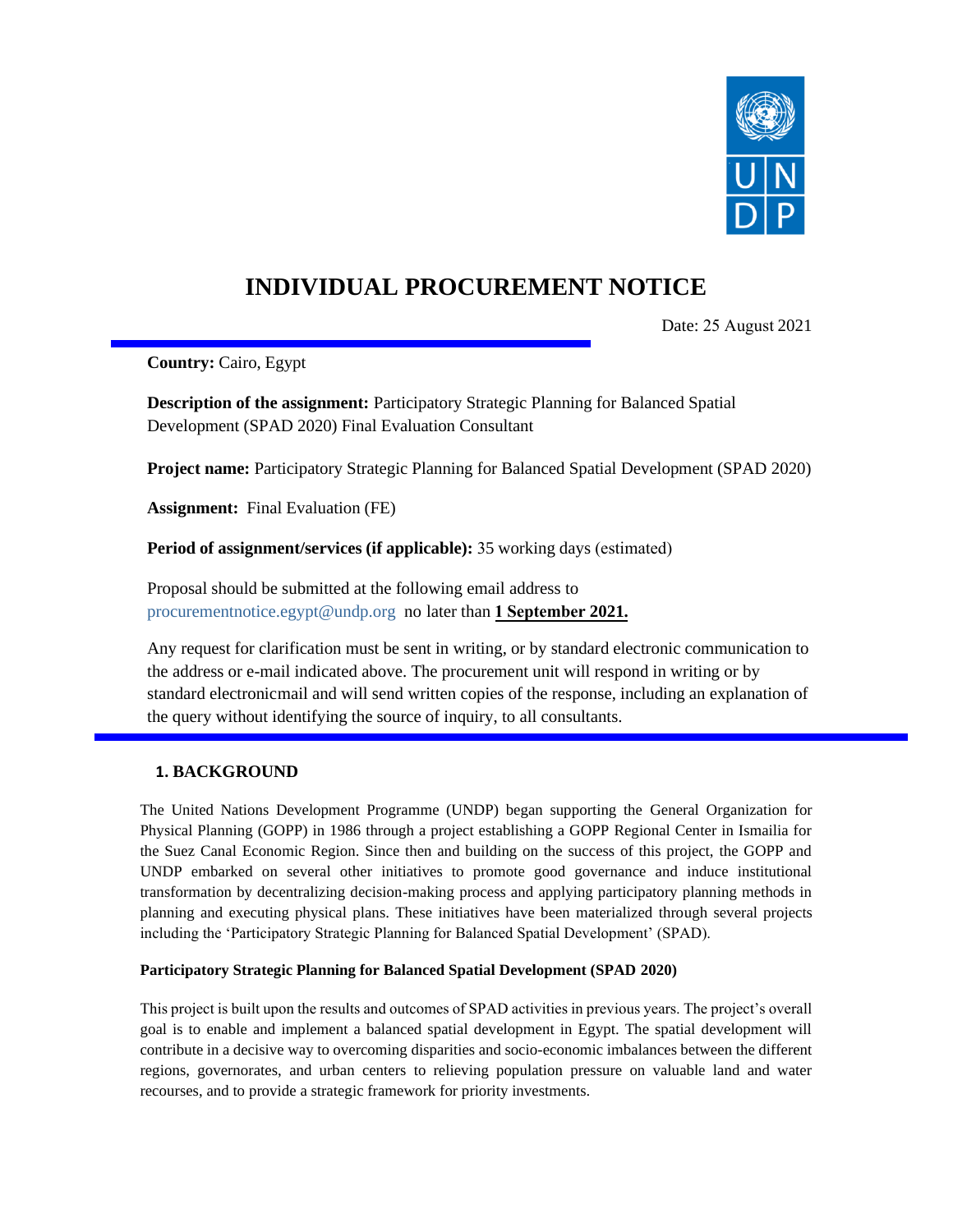

The expected project results are:

The preparation of the National Strategic Land Use Plan (NSLUP), including defining a new set of priority area/projects, revisiting the regional administrative boundaries, disseminating the results through a collaborative and inclusive work platform, and participating in the formulation of implementable national urban policies.

The development of the GIS enterprise to incorporate larger sets of data, applications and tools for geospatial analyses. The enterprise platform will be refined to enabling better networking and functionality under different operating system platforms. The GIS enterprise will support the NSLUP preparation, negotiation and dissemination. It will also support the other strategic plan preparation at the local (cities and villages) and governorates level.

# **2. MAIN OBJECTIVES, RESPONSABILITIES AND DESCRIPTION OF THE PROPOSED ANALYTICAL WORK.**

The Final Evaluation will be conducted according to the guidance, rules and procedures established by UNDP and GOPP.

The objectives of the evaluation are to assess the achievement of project results, and to draw lessons that can both improve the sustainability of benefits from this project, and aid in the overall enhancement of UNDP programming. UNDP and GOPP have agreed to conduct a Final evaluation of the said project in order to capture and validate their results so far, identify lessons learned and identify areas that require further support or strengthening.

The evaluation will serve the following purposes:

- 1. Validate results reported by the project
- 2. Draw lessons that can both improve the sustainability of benefits from this project
- Aid in the overall enhancement of UNDP programming

# **2. SCOPE OF WORK, RESPONSIBILITIES AND DESCRIPTION OF THE PROPOSED ANALYTICAL WORK**

*As Per attached TOR – Annex 1*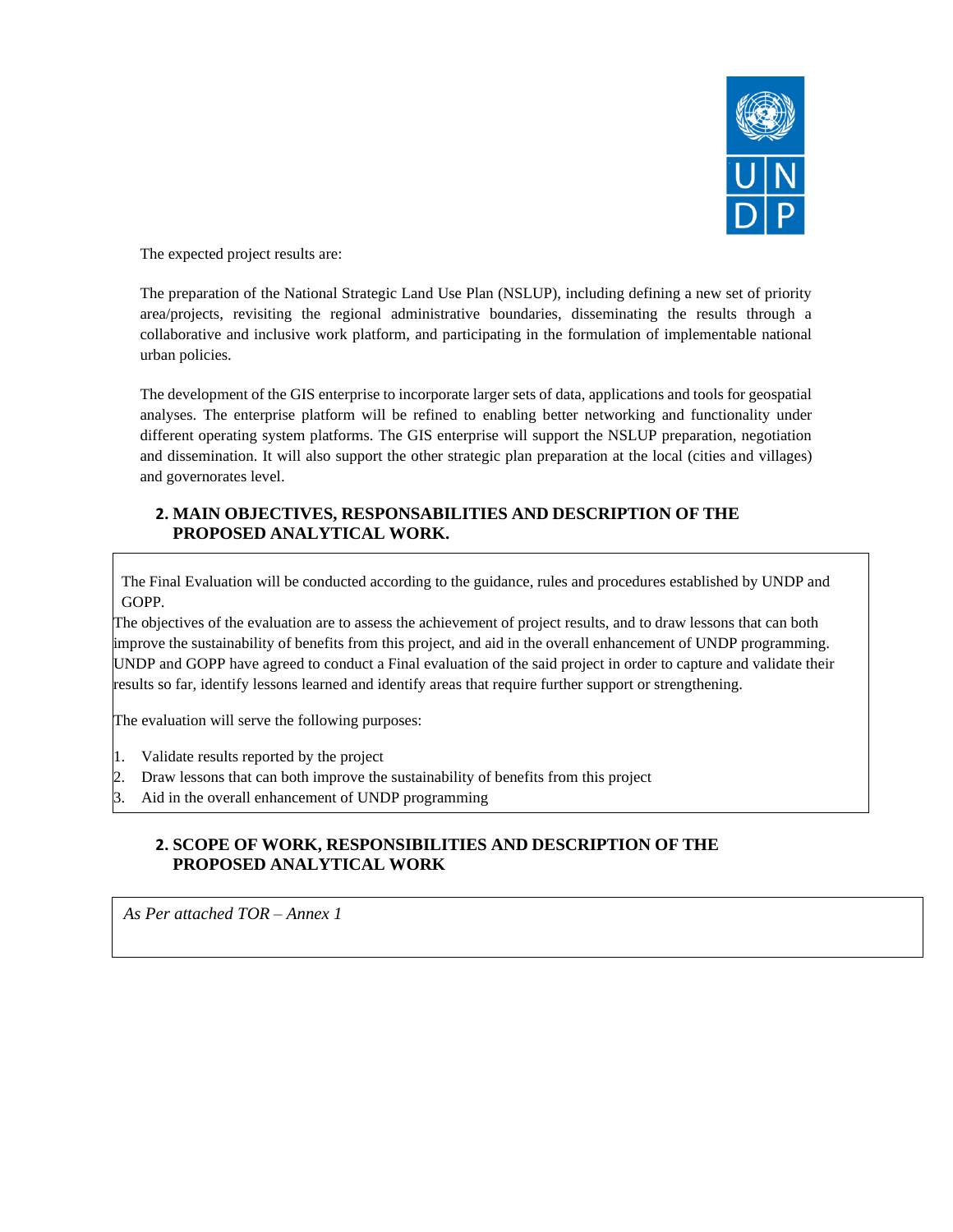

# **3. REQUIREMENTS FOR EXPERIENCE AND QUALIFICATIONS**

The evaluation will be carried out by a national consultant who has not participated in the project preparation and/or implementation and does not have any conflict of interest with project related activities.

The appropriate a **Consultant** for the evaluation will have the following qualities:

- Advanced university degree in the engineering preferably in urban development and physical planning with 10-15 years of national/international experience in the field in the field of national and regional urban planning.
- Recognized experience in the evaluation of institutions similar to the GOPP
- Experience with strategic planning and the evaluation of urban planning and development projects
- Expert in urban development and physical planning
- Recent experience with result-based management monitoring and evaluation methodologies
- Fluency in English and strong technical writing and analytical skills
- Previous involvement and understanding of UNDP procedures is an advantage
- Extensive experience in the fields of the project formulation, execution, and evaluation is required.

# **4. DOCUMENTS TO BE INCLUDED WHEN SUBMITTING THE PROPOSALS.**

 The evaluation timeframe is tentatively planned to be around 35 working days to be undertaken between the months of September and November 2021. The time frame does not include two weeks of unpaid time, during which UNDP Egypt will analyze, provide comments, and share the draft report with different stakeholders. This slot falls between the writing of the draft report and finalization of the evaluation report.

 Applicants are requested to apply no later than **September 1, 2021**. Individual consultants are invited to submit their applications together with an updated P11 form for this position either online (on UNDP website) or by email to the Procurement Unit, [Procurementnotice.egypt@undp.org.](mailto:Procurementnotice.egypt@undp.org)

- The application should contain a current and complete **Personal History Form** (*P11 form<sup>1</sup>)* in English including the e‐mail and phone contact, together with a **financial offer** including a lumpsum for the fees excluding the travel costs that will be covered as per UNDP rules and regulations.
- UNDP applies a fair and transparent selection process that will take into account the competencies/skills of the applicants as well as their financial proposals. Qualified women and members of social minorities are encouraged to apply.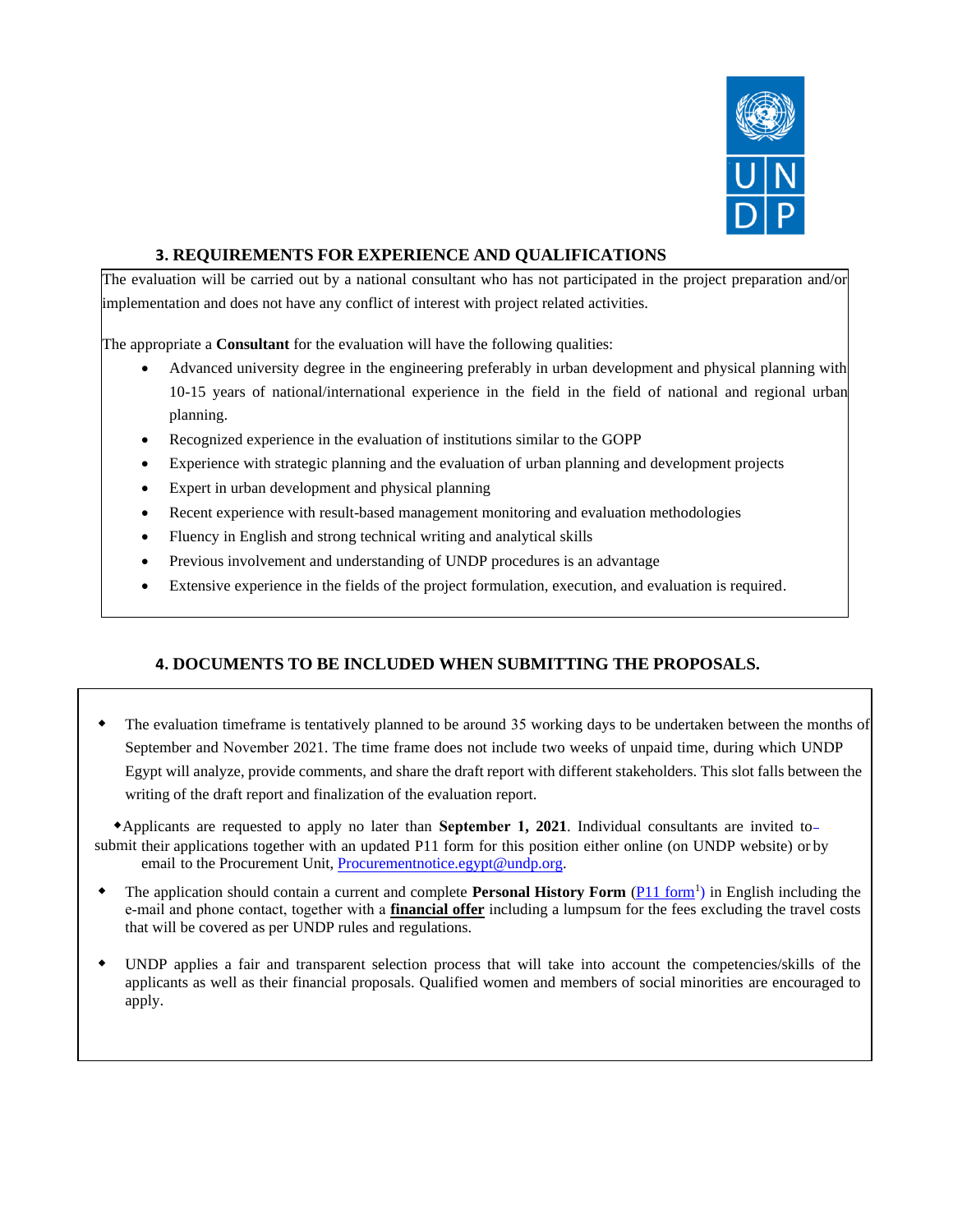

# **5. FINANCIAL PROPOSAL**

**Interested candidates should submit their anticipated lump-sum (in Egyptian pounds) that will include all consultancy- related costs to [procurementnotice.egypt@undp.org.](file:///C:/Users/Deena%20Refai/AppData/Local/Microsoft/Windows/INetCache/Content.Outlook/8KTDVJEK/procurementnotice.egypt@undp.org)**

#### **Contracts based on daily fee**

The financial proposal will specify the daily fee, travel expenses and per diems quoted in separate line items, and payments are made to the Individual Consultant based on the number of days worked.

#### **Travel**

All envisaged travel costs must be included in the financial proposal. This includes all travel to join duty station/repatriation travel. In general, UNDP should not accept travel costs exceeding those of an economy class ticket. Should the IC wish to travel on a higher class he/she should do so using their ownresources.

In the case of unforeseeable travel, payment of travel costs including tickets, lodging and terminal expenses should be agreed upon, between the respective business unit and Individual Consultant, priorto travel and will be reimbursed.

#### **6. EVALUATION**

Individual consultants will be evaluated based on the following methodology:

*Cumulative analysis*

*When using this weighted scoring method, the award of the contract should be made to the individual consultant whose offer has been evaluated and determined as:*

*a) responsive/compliant/acceptable, and*

*b) Having received the highest score out of a pre-determined set of weighted technical and financial criteria specific to the solicitation.*

*\* Technical Criteria weight; [70%]*

*\* Financial Criteria weight; [30%]*

*Only candidates obtaining a minimum of 49 point would be considered for the Financial Evaluation*

| Criteria                                                    | Weight     | Max.<br>Point |
|-------------------------------------------------------------|------------|---------------|
| <b>Technical</b>                                            | <b>70%</b> | 70            |
| Advanced university degree in the engineering preferably in | 25%        | 25            |
| urban development and physical planning                     |            |               |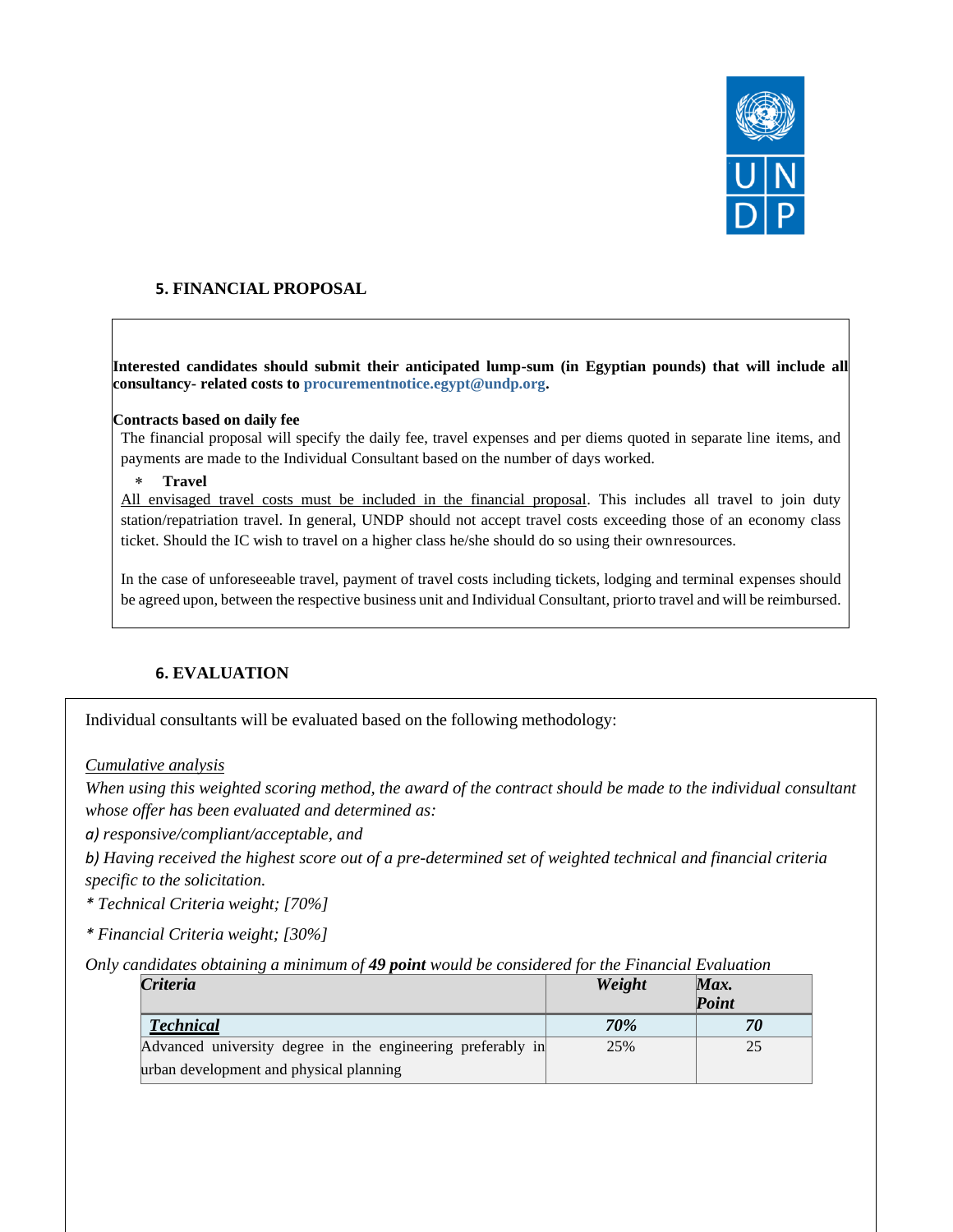

| 10-15 years of national/international experience in the field of | 25%        | 25  |  |
|------------------------------------------------------------------|------------|-----|--|
| national and regional urban planning                             |            |     |  |
| Experience with strategic planning and the evaluation of urban   | $10\%$     | 10  |  |
| planning and development projects                                |            |     |  |
|                                                                  |            |     |  |
| Extensive experience in the fields of project formulation,       | 10%        | 10  |  |
| execution, and evaluation is required                            |            |     |  |
|                                                                  |            |     |  |
| <b>Total Technical</b>                                           | <b>70%</b> | 70  |  |
| <b>Financial</b>                                                 | <b>30%</b> | 30  |  |
| <b>Total</b>                                                     | $100\%$    | 100 |  |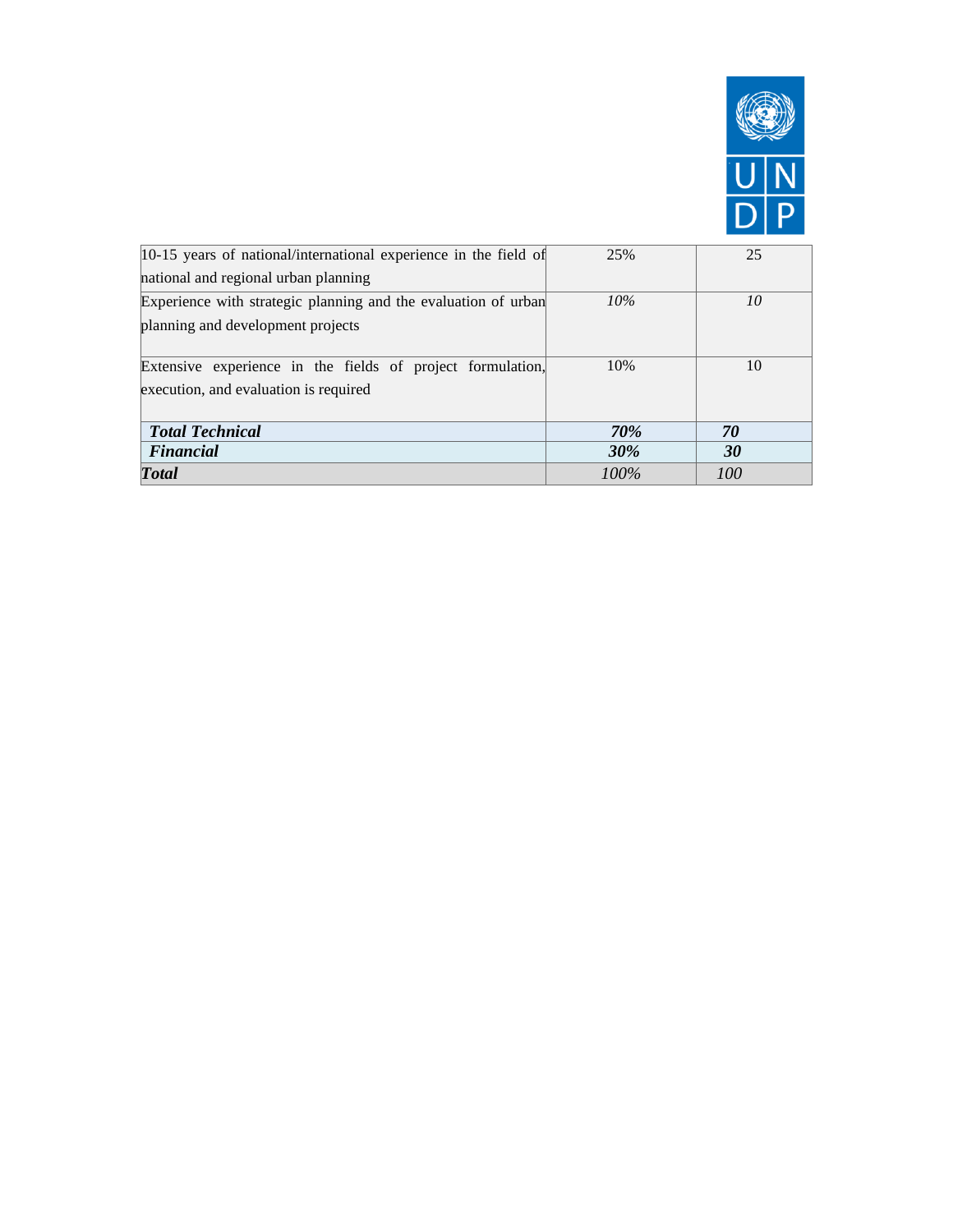

# **ANNEX**

# **ANNEX 1: TOR FOR INDIVIDUAL CONSULTANT**

# **Participatory Strategic Planning for Balanced Spatial Development (SPAD 2020) Final Evaluation**

II. Post Title: Participatory Strategic Planning for Balanced Spatial Development (SPAD 2020) Final Evaluation Consultant

| III. | <b>Contract Duration:</b> | $3$ months $-35$ working days (estimated) |
|------|---------------------------|-------------------------------------------|
| VI.  | Deadline for Application: | 1 September 2021                          |

# **Background**

The United Nations Development Programme (UNDP) began supporting the General Organization for Physical Planning (GOPP) in 1986 through a project establishing a GOPP Regional Center in Ismailia for the Suez Canal Economic Region. Since then and building on the success of this project, the GOPP and UNDP embarked on several other initiatives to promote good governance and induce institutional transformation by decentralizing decision-making process and applying participatory planning methods in planning and executing physical plans. These initiatives have been materialized through several projects including the 'Participatory Strategic Planning for Balanced Spatial Development' (SPAD 2020).

The Project is highly relevant to the UNPDF outcome: "Regional Human Development Disparities are reduced: Including Reducing the Gender Gap, and Environmental Sustainability Improved." The Project focuses on reducing the disparities through a balanced spatial planning that integrates social, environmental, and economic aspects in a multi-levels/ cross-sectoral collaboration. It envisages that through a balanced spatial planning, social equality and improved quality of life could be achieved.

The expected outcomes of the Project are consistent with the expected outcomes outline in CPD: UNDP Priority 1. 1: Enabling Frameworks for the implementation of Egypt 2030 and the SDGs, strengthening institutional capacities for planning and monitoring. This will be achieved by a combination of strategic/participatory planning process implementation, capacity building, and support to spatial data management and dissemination.

Several bi-lateral project based on cooperation between GOPP and UNDP are currently assisting in providing strategic planning to several Egyptian regions and cities, namely: (1) The Strategic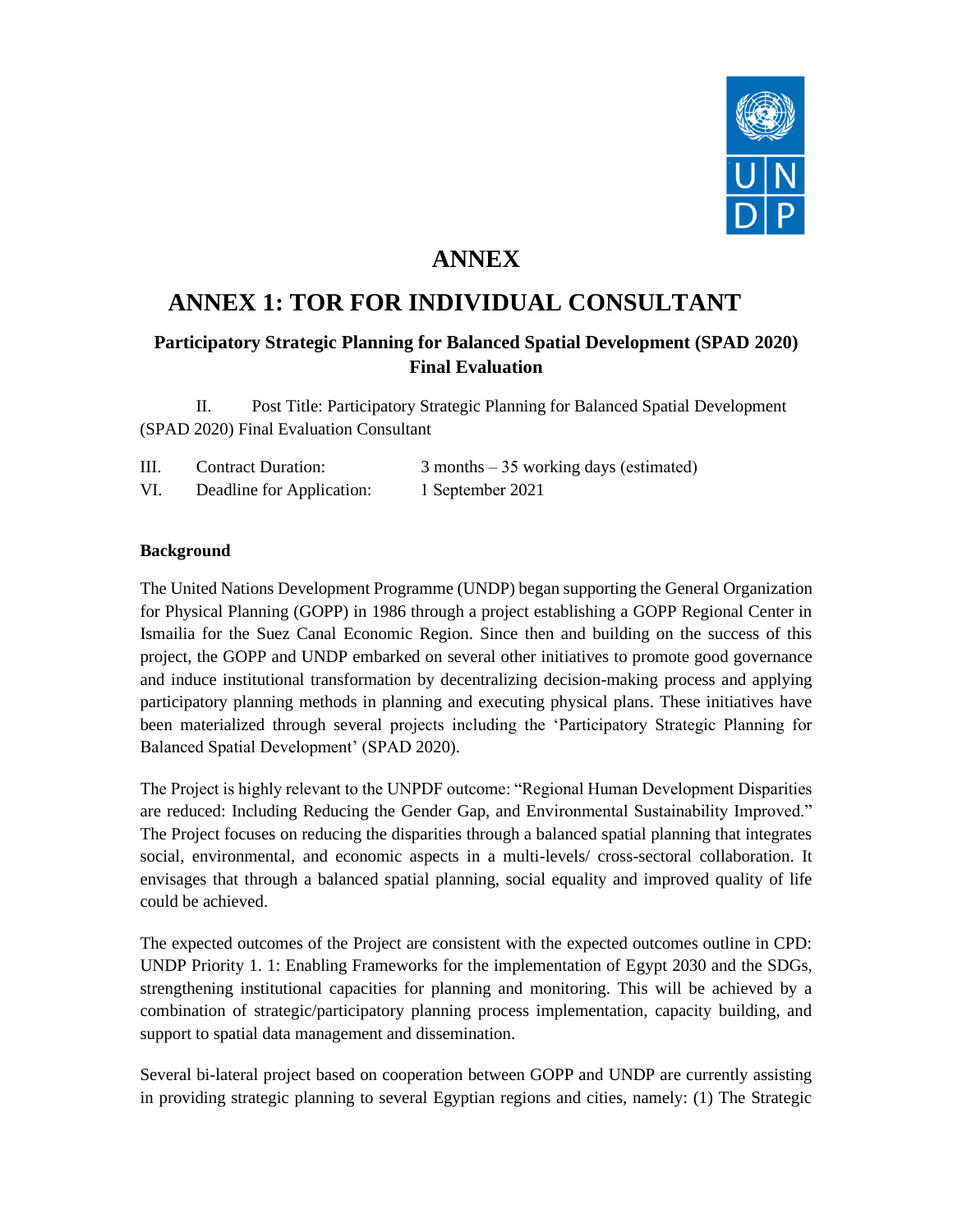

development plan in Greater Cairo region 2050, (2) The participatory strategic urban planning for Alexandria city till 2032, and (3) The strategic development plan of southern Egypt (new valley). It is worth mentioning that the outputs of the three bi-lateral projects are of significant importance to SpaD in terms of defining priority development areas and projects in the different regions of Egypt.

In addition, UN-Habitat is carrying out several projects that address some of the urban challenges such as (1) The strategic national development support project, with the aim of ensuring that national and local stakeholders work jointly in the preparation and implementation of Strategic Development Plans and Budget of the Governorate and Markaz levels. The new Project aims to continue coordination with the different projects as well as with other relevant ministries, authorities, and stakeholders to assure the integrated implementation of programs and plans.

# **Participatory Strategic Planning for Balanced Spatial Development (SPAD)**

This project started in July 2018 and is intended to end on June 2021, with an overall project budget of USD 1,050,000. The project has been further extended (no-cost extension) until December 2021.

This project is built upon the results and outcomes of SPAD activities in previous years. The project's overall goal is to enable and implement a balanced spatial development in Egypt. The spatial development will contribute in a decisive way to overcoming disparities and socio-economic imbalances between the different regions, governorates and urban centers to relieving population pressure on valuable land and water recourses, and to provide a strategic framework for priority investments.

The project will build on the previous experience gained through the former GOPP-UNDP collaboration. The outcomes of the previous collaboration shall be considered as the baseline for this new project. Two outputs are of particular important to this Project: a) the National Strategic Plan (2052) and b) the GIS enterprise platform. Thew new Project will have the main purpose of supporting the planning and implementation process of the National visions, strategies, and development programs. Its strategy will shift from envisioning national spatial development to creatin an enabling environment for plan implementation.

The preparation of the National Strategic Land Use Plan (NSLUP), including defining a new set of priority area/projects, revisiting the regional administrative boundaries, disseminating the results through a collaborative and inclusive work platform, and participating in the formulation of implementable national urban policies.

The development of the GIS enterprise to incorporate larger sets of data, applications, and tools for geospatial analyses. The enterprise platform will be refined to enabling better networking and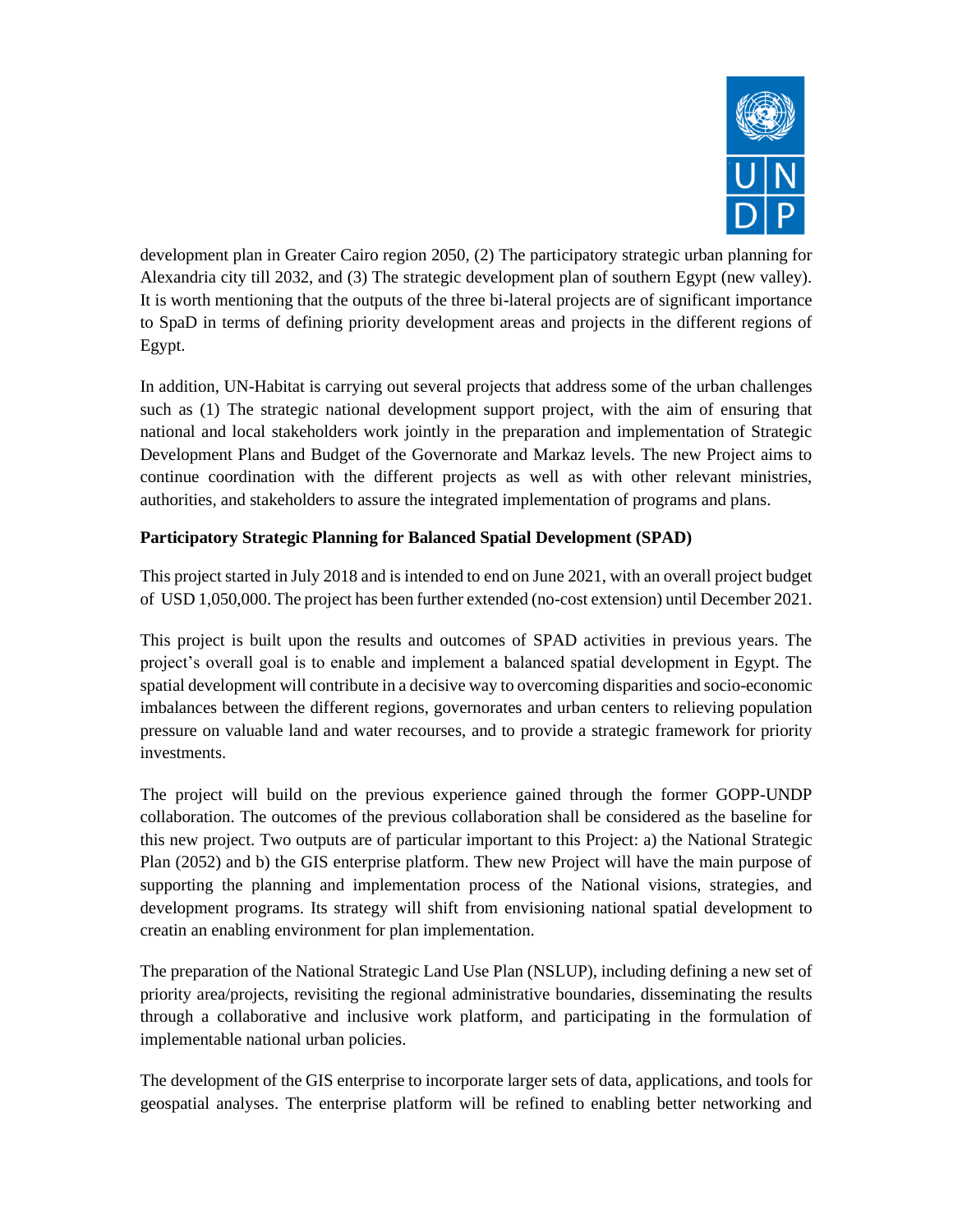

functionality under different operating system platforms. The GIS enterprise will support the NSLUP preparation, negotiation, and dissemination. It will also support the other strategic plan preparation at the local (cities and villages) and governorates levels.

# **Purpose of Evaluation**

UNDP and GOPP have agreed to conduct a Final evaluation of the project in order to capture and validate their results so far, identify lessons learned and identify areas that require further support or strengthening.

The evaluation will serve the following purposes:

- 1. Validate results reported by the project
- 2. Draw lessons that can both improve the sustainability of benefits from this project
- 3. Aid in the overall enhancement of UNDP programming

#### **Evaluation Scope and Objectives**

The objectives of the evaluation are to:

- 1. Assess and validate the achievements the project, identify the strategic, policy and institutional factors that led to the realizing these achievements (or impediment of results).
- 2. Validate the relevance, efficiency, effectiveness, and sustainability of the project development outcomes in realizing sound urban planning and development.
- 3. Assess the impact of external and internal factors on the effectiveness of the project
- 4. Assess the efficiency and the adequacy of the management arrangements of the project
- 5. Evaluation of the project strategy in enhancing national capacity in the GOPP
- 6. Identify lessons learned and good practices with regards to project implementation and
- 7. partnerships
- 8. Assess the Monitoring and Evaluation framework used by the project

#### **Evaluation Questions**

Evaluation questions define the information that the evaluation will generate. The evaluator will include in the Inception Report a list of evaluation questions that, when answered, will give users of the evaluation the information they seek in order to make decisions, take action or add to knowledge. For example, evaluation questions might include: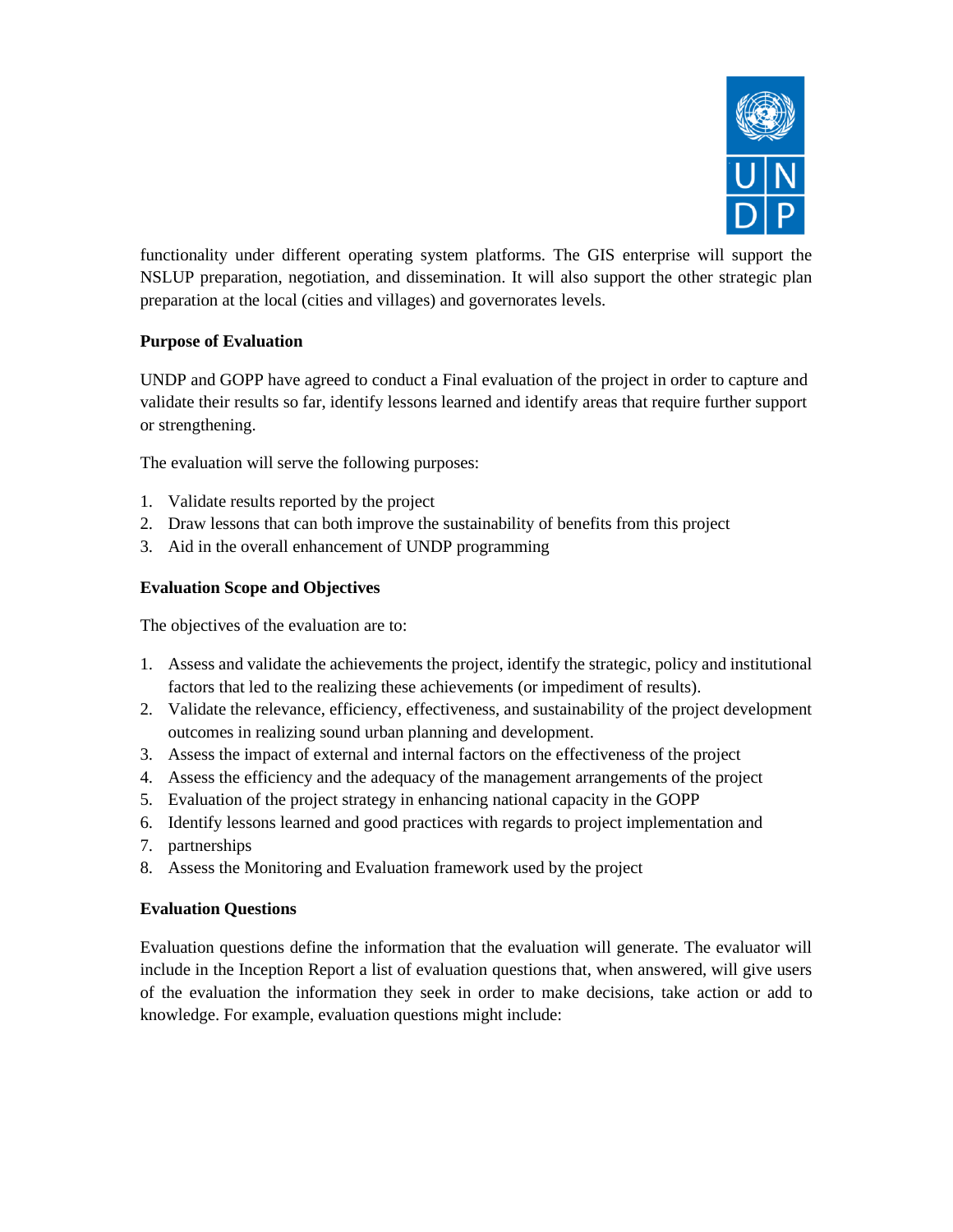

#### **Project evaluation sample questions**

#### **Relevance:**

- To what extent was the project in line with the national development priorities, the country programme's outputs and outcomes, the UNDP Strategic Plan and the SDGs?
- To what extent did the project contribute to the theory of change for the relevant country programme outcome?
- To what extent were lessons learned from other relevant projects considered in the project's design?
- To what extent were perspectives of those who could affect the outcomes, and those who could contribute information or other resources to the attainment of stated results, taken into account during the project design processes?
- To what extent did the project contribute to gender equality, the empowerment of women and the human rights-based approach?
- To what extent was the project appropriately responsive to political, legal, economic, institutional, etc., changes in the country?

#### **Effectiveness**

- To what extent did the project contribute to the country programme outcomes and outputs, the SDGs, the UNDP Strategic Plan and national development priorities?
- To what extent were the project outputs achieved?
- What factors have contributed to achieving or not achieving intended country programme outputs and outcomes?
- To what extent was the UNDP partnership strategy been appropriate and effective?
- What factors contributed to effectiveness or ineffectiveness?
- **•** In which areas did the project have the greatest achievements? Why and what were the supporting factors?
- In which areas did the project have the fewest achievements? What were the constraining factors and why? How could they have been overcome?
- What, if any, alternative strategies would have been more effective in achieving the project's objectives?
- Were the projects objectives and outputs clear, practical and feasible within its frame?
- To what extent were stakeholders been involved in project implementation?
- To what extent were the project management and implementation participatory and is this participation contributing towards achievement of the project objectives?
- To what extent was the project appropriately responsive to the needs of the national constituents and changing partner priorities?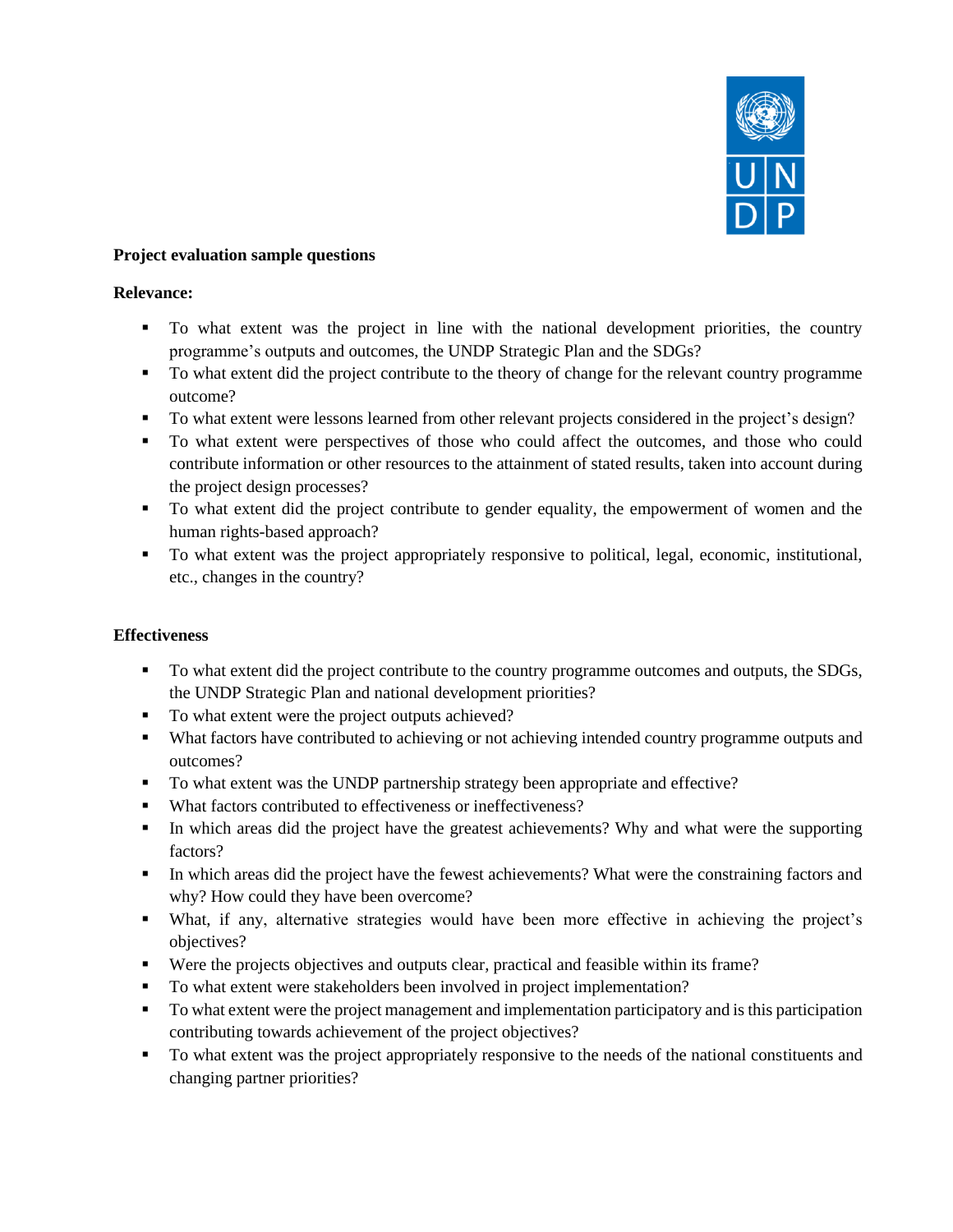

▪ To what extent did the project contribute to gender equality, the empowerment of women and the realization of human rights?

# **Efficiency**

- To what extent was the project management structure as outlined in the project document efficient in generating the expected results?
- To what extent were the UNDP project implementation strategy and execution efficient and costeffective?
- To what extent was there an economical use of financial and human resources? Have resources (funds, human resources, time, expertise, etc.) been allocated strategically to achieve outcomes?
- To what extent were resources used efficiently? Were activities supporting the strategy cost-effective?
- To what extent were project funds and activities been delivered in a timely manner?
- To what extent did the M&E systems utilized by UNDP ensure effective and efficient project management?

# **Sustainability**

- Were there any financial risks that may jeopardize the sustainability of project outputs?
- To what extent were financial and economic resources available to sustain the benefits achieved by the project?
- Were there any social or political risks that jeopardized the sustainability of the project outputs and the project's contributions to country programme outputs and outcomes?
- Did the legal frameworks, policies and governance structures and processes within which the project operated pose risks that jeopardized sustainability of project benefits?
- To what extent did UNDP actions pose an environmental threat to the sustainability of project outputs?
- What is the risk that the level of stakeholders' ownership will be sufficient to allow for the project benefits to be sustained?
- To what extent do mechanisms, procedures and policies exist to allow primary stakeholders to carry forward the results attained on gender equality, empowerment of women, human rights and human development?
- To what extent did stakeholders support the project's long-term objectives?
- To what extent were lessons learned being documented by the project team on a continual basis and shared with appropriate parties who could learn from the project?
- To what extent did UNDP interventions have well-designed and well-planned exit strategies?
- What could be done to strengthen exit strategies and sustainability?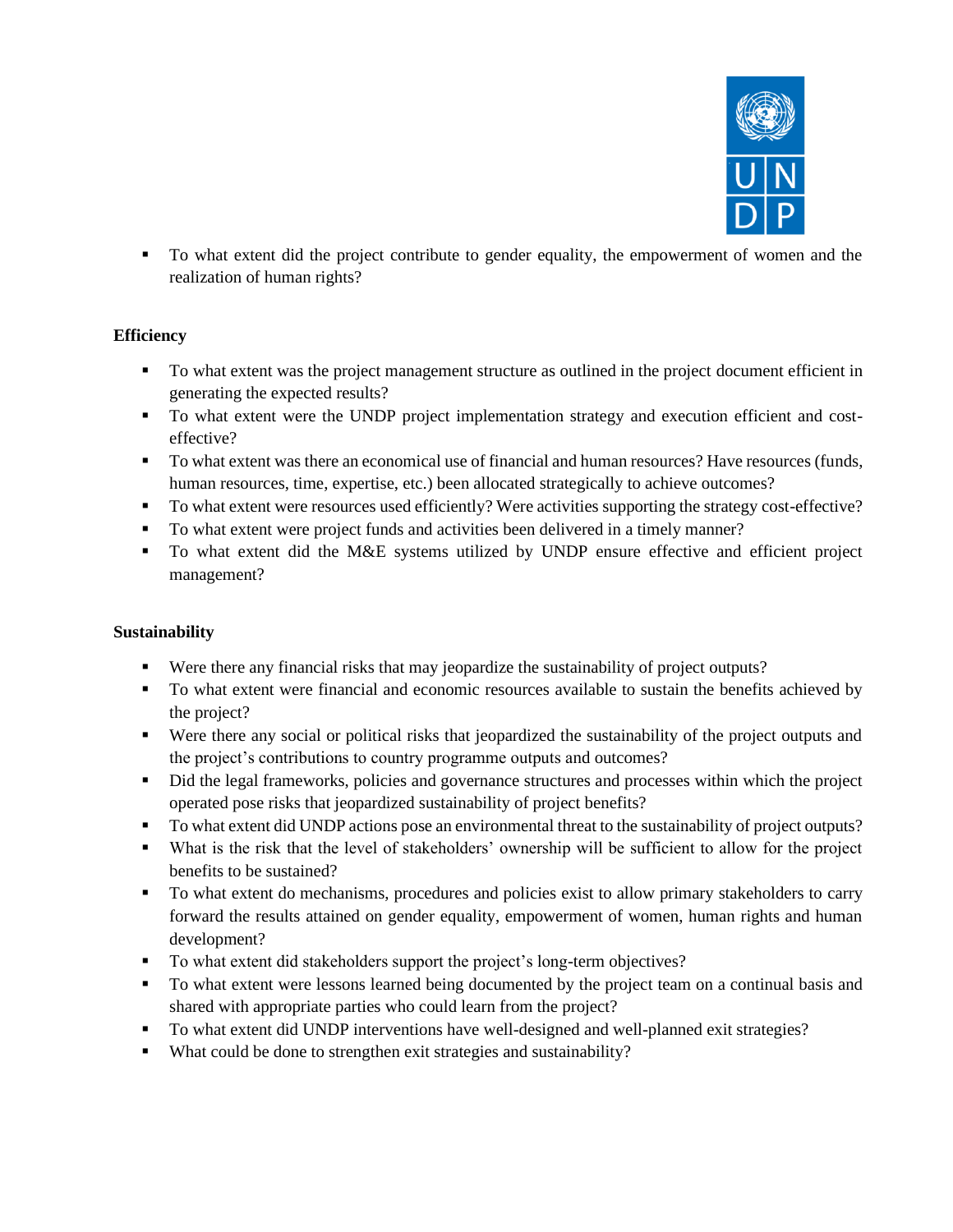

#### **Evaluation cross-cutting issues sample questions**

#### **Gender equality**

- To what extent have gender equality and the empowerment of women been addressed in the design, implementation, and monitoring of the project?
- Is the gender marker data assigned to this project representative of reality?
- To what extent has the project promoted positive changes in gender equality and the empowerment of women? Were there any unintended effects?

# **Human rights**

▪ To what extent have poor, indigenous and physically challenged, women and other disadvantaged and marginalized groups benefited from the work of UNDP in the country?

Evaluation questions must be agreed upon between UNDP and GOPP and accepted or refined in consultation with the evaluator. Evaluation questions are to be included in an inception brief prior to start of evaluation mission.

#### **Methodology**

The evaluator is expected to use all relevant methods to obtain data and information for their analysis and drawing up of findings, conclusions, lessons learned and recommendations. The Evaluation should employ a combination of both qualitative and quantitative evaluation methods and instruments.

Among the suggested methodology for the evaluation includes:

- 1. **Documentation review and identification of stakeholders:** Begin with the description of the project and its intended results. Review documents such as the project document, project brief, quarterly progress reports, Annual Project Reports (APR), and minutes from project Board meetings as well other related reports and agreements.
- 2. **Field visits relevant to the project sites and representatives from UNDP.** A list of the suggested field visits should be included in the inception brief. The visit will be coordinated by GOPP.
- 3. **Interviews** with the project director, managers, staff, partners including GOPP and UNDP.
- 4. **Focus Groups/questionnaires** with project staff and beneficiaries.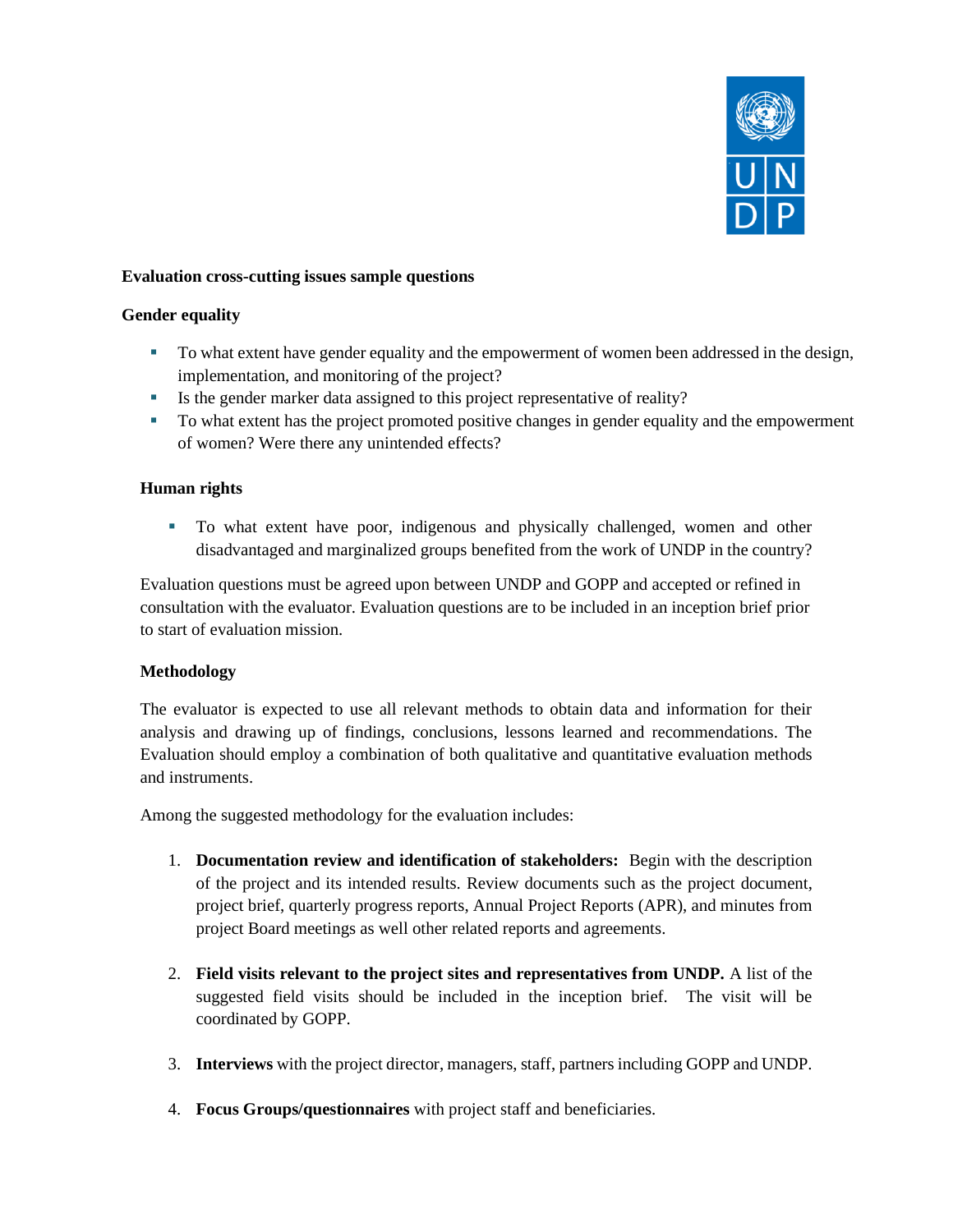

- 5. **Probing the project outcome/output indicators**, going beyond these to explore other possible indicators, and determining whether the indicators have been continuously tracked.
- 6. **Data review and analysis** of monitoring and other data sources and methods.
- 7. **Ensure maximum validity, reliability of data (quality)** and promote use; the evaluation team will ensure triangulation of the various data sources

The evaluation must provide factual information that is credible, reliable and useful. The evaluator will also have to ensure the triangulation of the different sources of information. The evaluator should use a gender-sensitive methodology and tools. Gender and Human rights need to be incorporated in the evaluation report sections as per the UNDP evaluation guidelines and UNEG Guidance. The evaluator should develop suitable tools for data collection and analysis. The methodology approach and tools that will be used by the evaluator should be presented in the inception brief and the final report in detail. The methodology must be agreed upon between UNDP, the evaluator and GOPP prior to the start of the evaluation.

As of 11 March 2020, the World Health Organization (WHO) declared COVID-19 a global pandemic as the new coronavirus rapidly spread to all regions of the world. Travel to and in the country is constrained by COVID-19. If it is not possible to travel to or within the country for the evaluation then the evaluator should develop a methodology that takes this into account the conduct of evaluation virtually and remotely, including the use of remote interview methods and extended desk reviews, data analysis, survey and evaluation questionnaires. This should be detailed in the inception report and agreed with the Evaluation Manager.

When the evaluation is to be carried out virtually, consideration should be taken for stakeholder availability, ability, or willingness to be interviewed remotely. In addition, their accessibility to the internet/computer may be an issue as many government and national counterparts may be working from home. These limitations and any others must be reflected in the evaluation report.

#### **Deliverables and Schedule of Payment**

Key evaluation deliverables the evaluator will be accountable for producing under the supervision of UNDP Technical Officers:

1- **Inception report (10-15 pages) (10%)–** the evaluator will prepare a brief outlining the main evaluation issues that will be addressed, the stakeholders to be consulted, relevant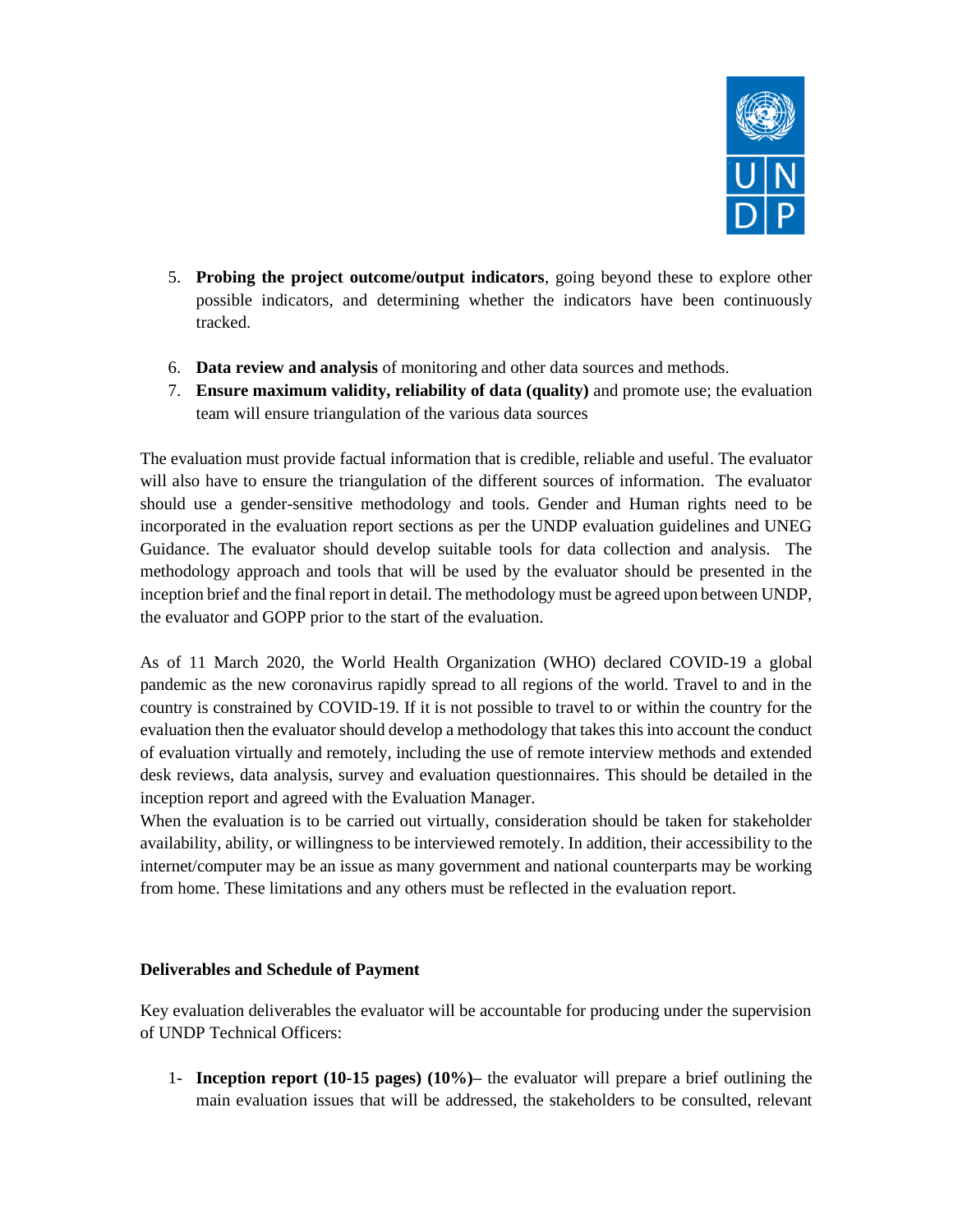

evaluation questions and the proposed and final methodology that has been agreed upon before the evaluation is set to begin. The report should also define and include criteria to measure efficiency, effectiveness, relevance, and sustainability. It is suggested that the evaluator use the Evaluation Matrix (provided in Annex 1) to present the evaluation design and methodology. The inception report should be carried out following and based on preliminary discussions with UNDP after the desk review, and should be produced before the evaluation starts (before any formal evaluation interviews, survey distribution or field visits)

- 2- **Draft evaluation report (40-60 pages including the executive summary) (40%)** UNDP and the stakeholders should review the draft evaluation report to ensure that the evaluation includes the content required and meets the required evaluation reports quality criteria. a set of comments to the evaluator will be provided within an agreed period, Comments and changes by the evaluator in response to the draft report should be retained to show how he/she has addressed comments.
- 3- **Final evaluation report (20%):** The final report should address comments, questions and clarification. It should include all the required annexes.
- 4- **Brief Executive Summary (10%)**
- 5- **PowerPoint presentation on findings and proposed recommendations (10%)**
- 6- **List of main messages on results and future directions of the project (10%)**

Standard templates that need to be followed are provided in the Annexes section. It is expected that the evaluator will follow the UNDP [evaluation](http://web.undp.org/evaluation/guideline/index.shtml) guidelines and ensure all the required quality criteria are addressed in the evaluation report

In line with UNDP's financial regulations, when determined by the Country Office and/or the consultant that a deliverable or service cannot be satisfactory completed due to impact of COVID-19 and limitations to the evaluation, that deliverable or service will not be paid. Due to the current COVID-19 situation and its implications, a partial payment may be considered if the consultant invested time towards the deliverable but was unable to complete to circumstances beyond his/her/their control.

#### **Time-Frame**

The evaluation timeframe is tentatively planned to be around 35 working days to be undertaken between the months of September and November 2021. The time frame does not include two weeks of unpaid time, during which UNDP Egypt will analyze, provide comments and share the draft report with different stakeholders. This slot falls between the writing of the draft report and finalization of the evaluation report.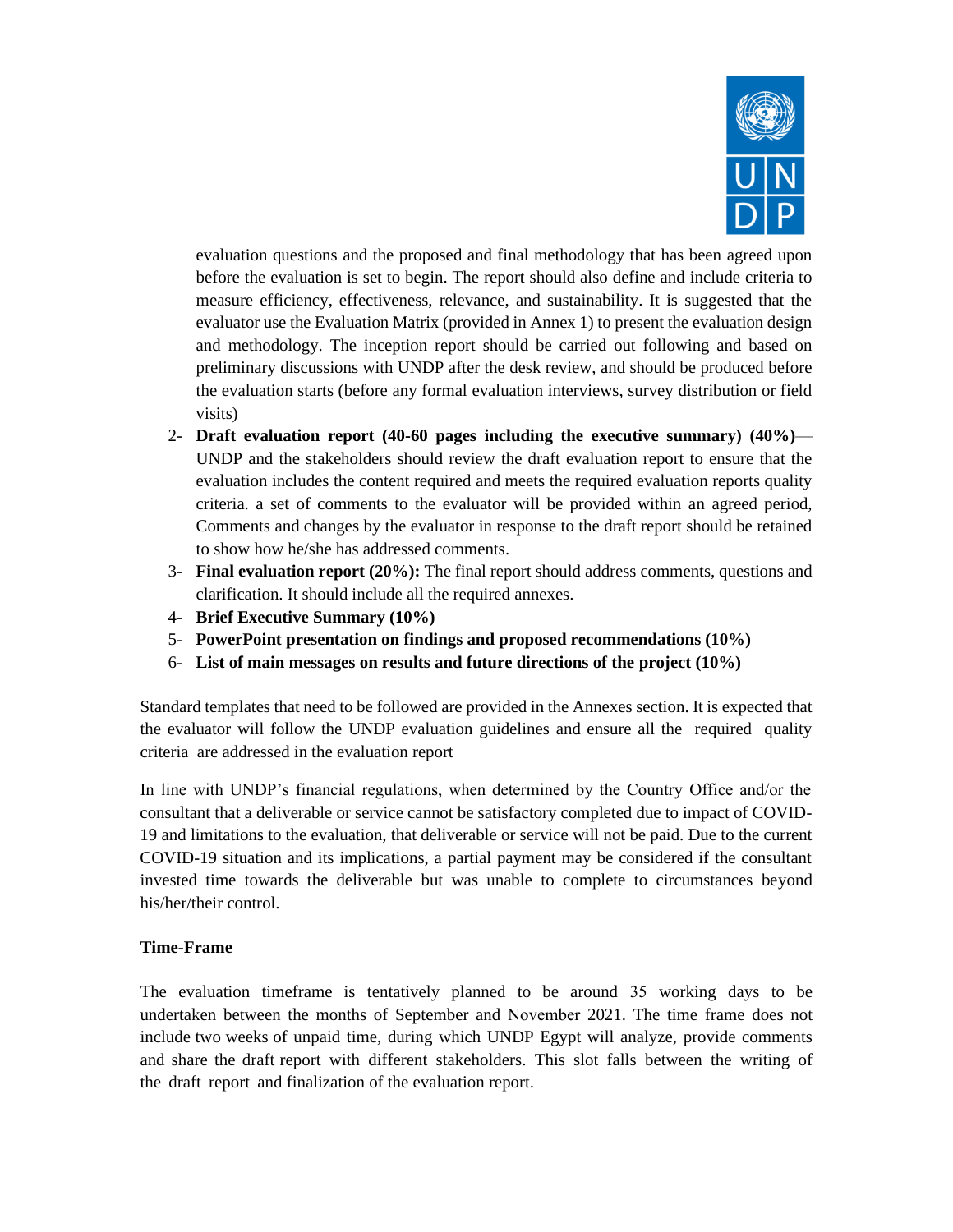

The selected consultant will be expected to deliver the following outputs according to the following tentative schedule:

| <b>ACTIVITY</b>                                    | <b>ESTIMATED</b> | <b>DATE</b><br>OF       | <b>PLACE</b> | <b>RESPONSIBLE</b>                 |
|----------------------------------------------------|------------------|-------------------------|--------------|------------------------------------|
|                                                    | # OF DAYS        | <b>COMPLETION</b>       |              | <b>PARTY</b>                       |
| <b>Phase One: Desk review and inception report</b> |                  |                         |              |                                    |
| Meeting<br>briefing                                | $\overline{2}$   | time<br>At the<br>of    | UNDP or      | Evaluation manager                 |
| with<br><b>UNDP</b>                                |                  | contract signing        | remote       | and commissioner                   |
| (programme                                         |                  |                         |              |                                    |
| managers<br>and                                    |                  |                         |              |                                    |
| project<br>staff<br>as                             |                  |                         |              |                                    |
| needed)                                            |                  |                         |              |                                    |
| <b>Sharing</b><br>of<br>the                        |                  | the<br>time<br>of<br>At | Via email    | Evaluation manager                 |
| relevant                                           |                  | contract signing        |              | and commissioner                   |
| documentation with                                 |                  |                         |              |                                    |
| the evaluation team                                |                  |                         |              |                                    |
| Desk<br>review,                                    | $\overline{4}$   | Within 2 weeks of       | Home-        | <b>Evaluation Team</b>             |
| Evaluation<br>design,                              |                  | contract signing        | based        |                                    |
| methodology<br>and                                 |                  |                         |              |                                    |
| updated<br>workplan                                |                  |                         |              |                                    |
| including the list of                              |                  |                         |              |                                    |
| stakeholders to be                                 |                  |                         |              |                                    |
| interviewed                                        |                  |                         |              |                                    |
| Submission of<br>the                               | 3                | Within 2 weeks of       |              | <b>Evaluation</b> team             |
| inception report                                   |                  | contract signing        |              |                                    |
| (15 pages maximum)                                 |                  |                         |              |                                    |
| Comments<br>and                                    | $\overline{3}$   | Within 1 week of        | <b>UNDP</b>  | Evaluation manager                 |
| approval<br>of                                     |                  | submission of the       |              |                                    |
| inception report                                   |                  | inception report        |              |                                    |
| <b>Phase Two: Data-collection mission</b>          |                  |                         |              |                                    |
| Consultations<br>and                               | 5                | Within 3 weeks of       | In           | UNDP to organize                   |
| field visits, in-depth                             |                  | contract signing        | country      | with local<br>project              |
| interviews and focus                               |                  |                         |              | project<br>partners,               |
| groups                                             |                  |                         | With         | staff,<br>local                    |
|                                                    |                  |                         | field        | authorities,<br>NGO <sub>s</sub> , |
|                                                    |                  |                         | visits       | etc.                               |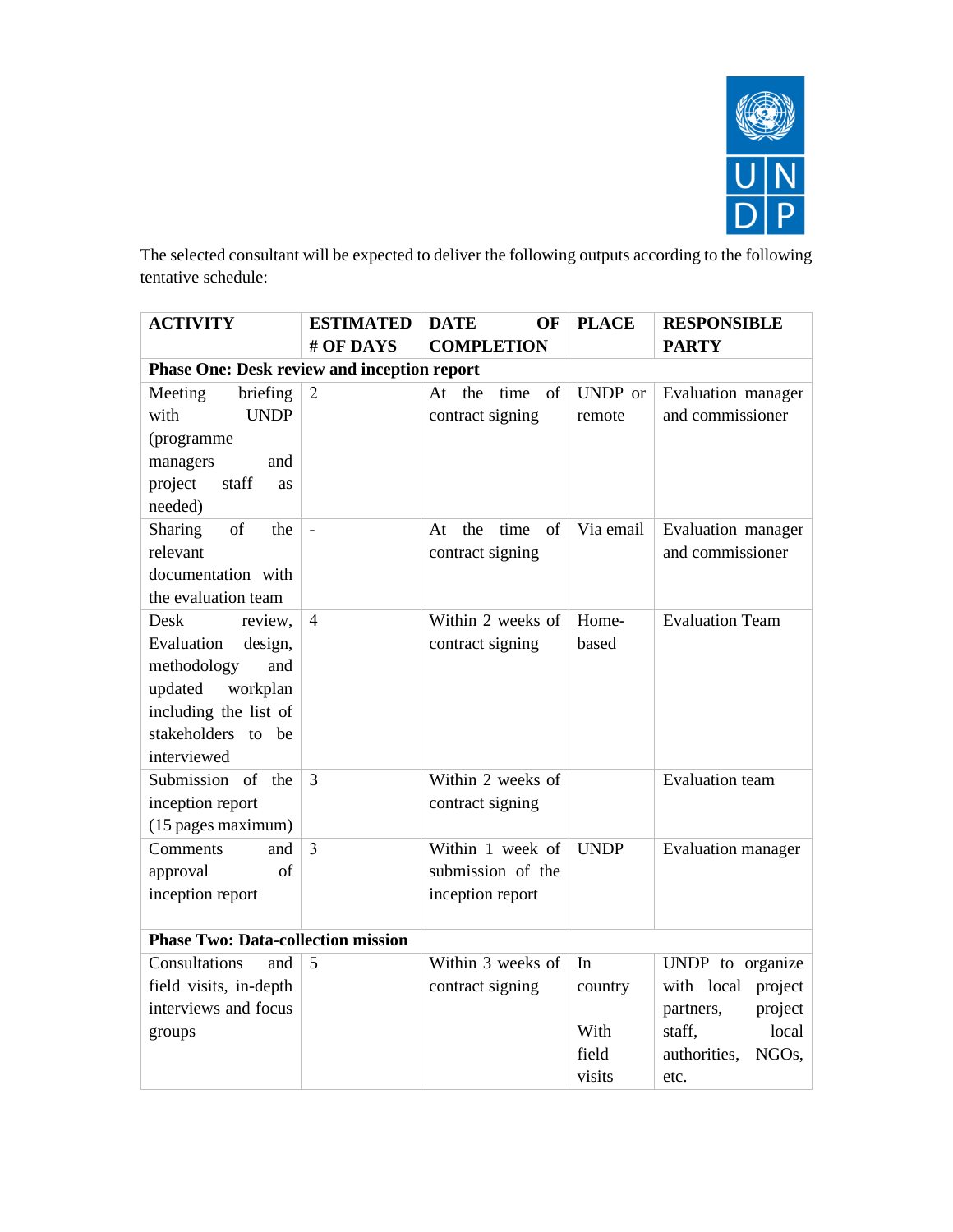

| Debriefing to UNDP                            | 2            | Within 3 weeks of              | In          | <b>Evaluation</b> team |  |
|-----------------------------------------------|--------------|--------------------------------|-------------|------------------------|--|
| and key stakeholders                          |              | contract signing               | country     |                        |  |
| <b>Phase Three: Evaluation report writing</b> |              |                                |             |                        |  |
| Preparation of draft                          | 5            | Within 4 weeks of              | Home-       | <b>Evaluation</b> team |  |
| evaluation report (50                         |              | contract signing               | based       |                        |  |
| maximum<br>pages                              |              |                                |             |                        |  |
| excluding annexes),                           |              |                                |             |                        |  |
| executive summary                             |              |                                |             |                        |  |
| $(5$ pages)                                   |              |                                |             |                        |  |
| Draft<br>report                               |              | Within 4 weeks of              |             | <b>Evaluation</b> team |  |
| submission                                    |              | contract signing               |             |                        |  |
|                                               |              |                                |             |                        |  |
| <b>Consolidated UNDP</b>                      | 5            | Within 2 weeks of              | <b>UNDP</b> | Evaluation manager     |  |
| stakeholder<br>and                            |              | submission of the              |             | evaluation<br>and      |  |
| the<br>comments<br>to                         |              | draft<br>evaluation            |             | reference group        |  |
| draft report                                  |              | report                         |             |                        |  |
|                                               |              |                                |             |                        |  |
| Debriefing<br>with                            | $\mathbf{1}$ | Within 1 week of               | Remotely    | UNDP, evaluation       |  |
| <b>UNDP</b>                                   |              | receipt<br>of                  | <b>UNDP</b> | reference<br>group,    |  |
|                                               |              | comments                       |             | stakeholder<br>and     |  |
|                                               |              |                                |             | evaluation team        |  |
| Finalization of the                           | 5            | Within 1 week of               | Home-       | <b>Evaluation</b> team |  |
| evaluation<br>report                          |              | final debriefing               | based       |                        |  |
| incorporating<br>additions                    |              |                                |             |                        |  |
| and                                           |              |                                |             |                        |  |
| comments provided<br>by project staff and     |              |                                |             |                        |  |
| <b>UNDP</b><br>country                        |              |                                |             |                        |  |
| office                                        |              |                                |             |                        |  |
| Submission of the                             |              | Within 1 week of $\vert$ Home- |             | Evaluation team        |  |
| final<br>evaluation                           |              | final debriefing               | based       |                        |  |
| <b>UNDP</b><br>report<br>${\rm to}$           |              |                                |             |                        |  |
| country office (50                            |              |                                |             |                        |  |
| maximum<br>pages                              |              |                                |             |                        |  |
| excluding executive                           |              |                                |             |                        |  |
| summary<br>and                                |              |                                |             |                        |  |
| annexes)                                      |              |                                |             |                        |  |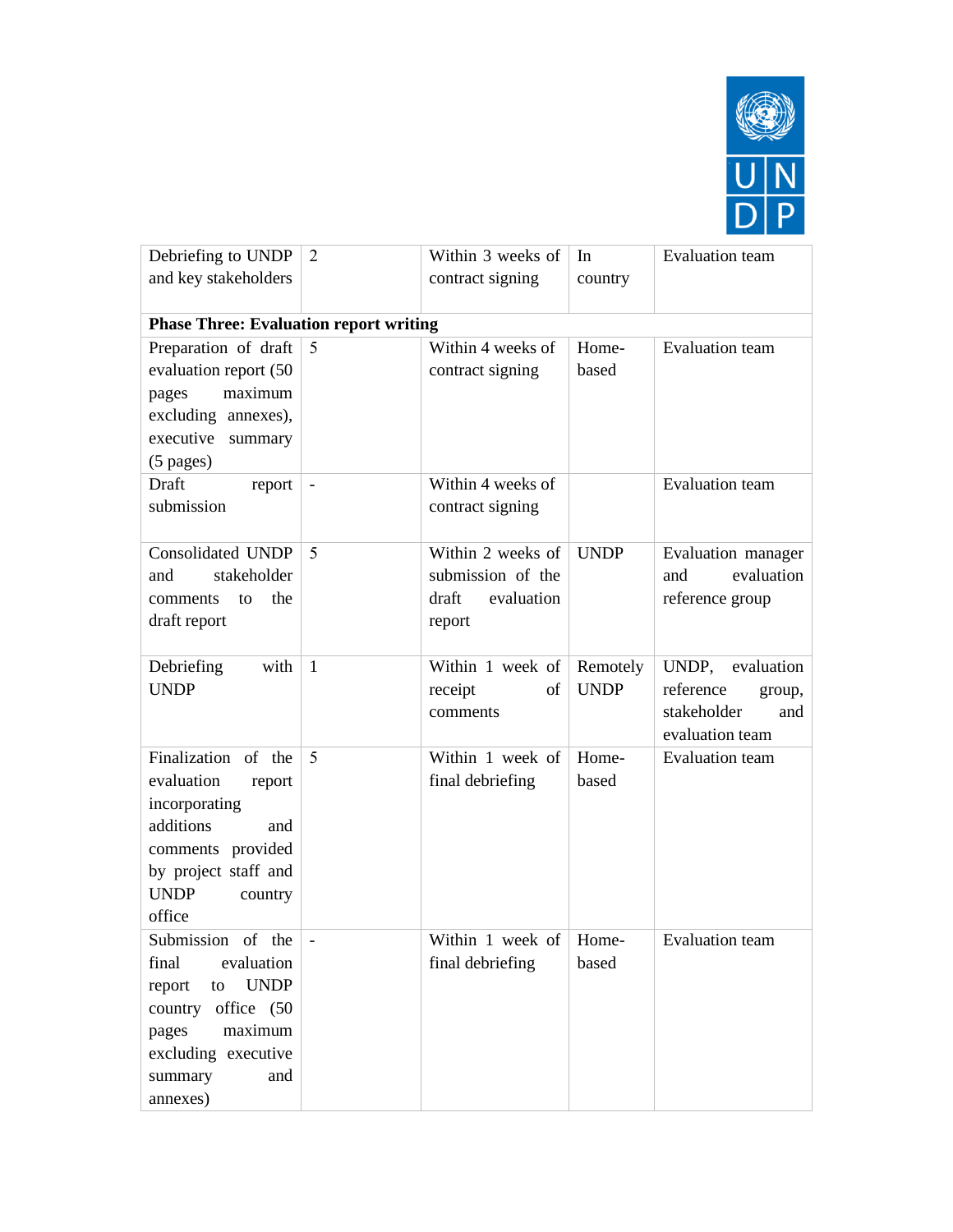

| <b>Estimated</b> | total | 35 |  |  |
|------------------|-------|----|--|--|
| for<br>days      | the   |    |  |  |
| evaluation       |       |    |  |  |

#### **Required Competencies**

The evaluation will be carried out by a national consultant who has not participated in the project preparation and/or implementation and does not have any conflict of interest with project related activities.

The appropriate **Consultant** for the evaluation will have the following qualities:

- Advanced university degree in the engineering preferably in urban development and physical planning with 10-15 years of national/international experience in the field in the field of national and regional urban planning.
- Recognized experience in the evaluation of institutions similar to the GOPP
- Experience with strategic planning and the evaluation of urban planning and development projects
- Expert in urban development and physical planning
- Recent experience with result-based management monitoring and evaluation methodologies
- Fluency in English and strong technical writing and analytical skills
- Previous involvement and understanding of UNDP procedures is an advantage
- Extensive experience in the fields of the project formulation, execution, and evaluation is required.
- Good analytical skills
- Demonstrated understanding of issues related to human rights and gender; experience in gender sensitive evaluation and analysis in a development project is preferred.

**Interested candidates should submit their anticipated lump-sum (in Egyptian pounds) that will include all consultancy- related costs to [procurementnotice.egypt@undp.org.](file:///C:/Users/Deena%20Refai/AppData/Local/Microsoft/Windows/INetCache/Content.Outlook/8KTDVJEK/procurementnotice.egypt@undp.org)**

#### **Evaluation Ethics:**

This evaluation will be conducted in accordance with the principles outlined in the UNEG 'Ethical Guidelines for Evaluation'. The consultant must safeguard the rights and confidentiality of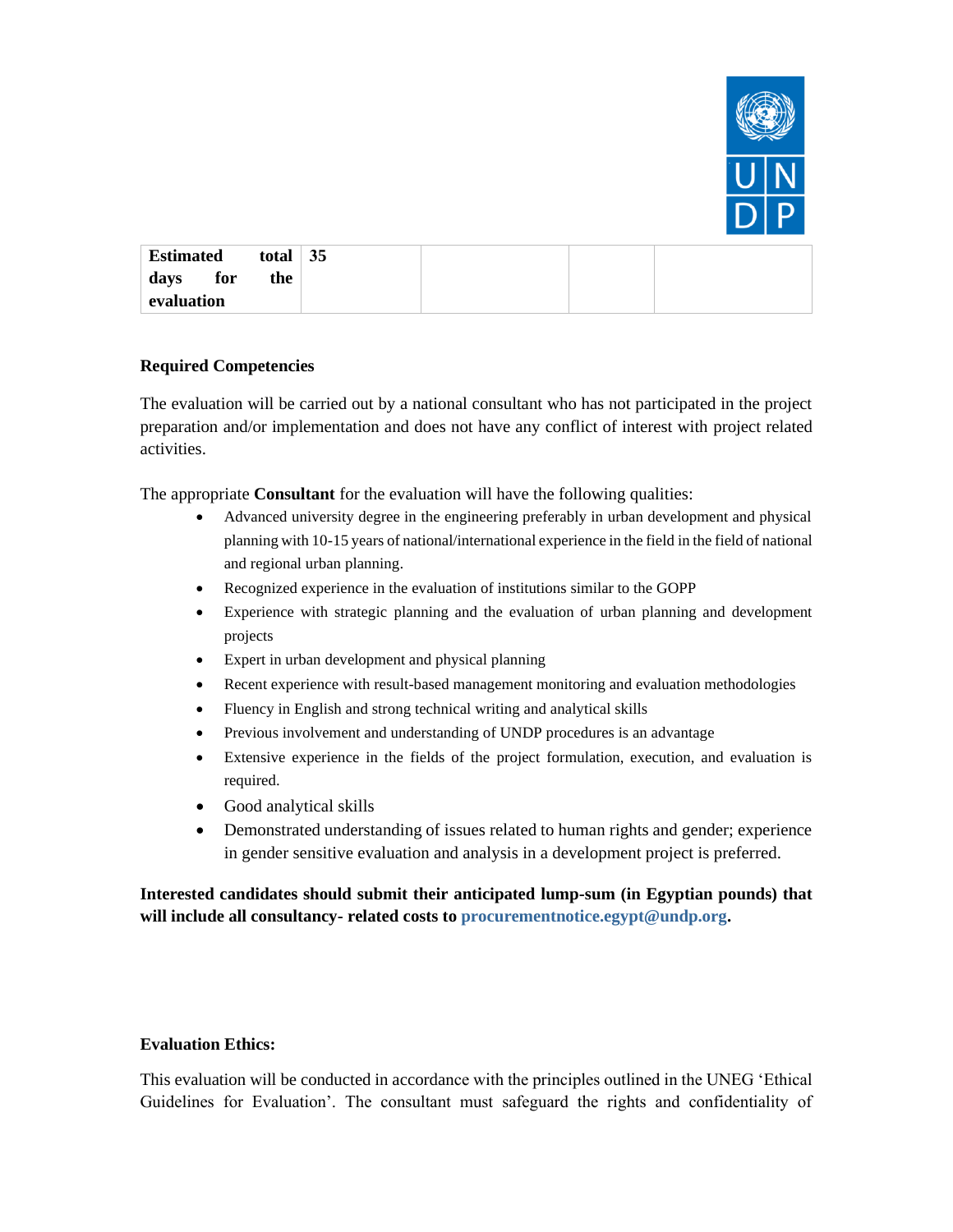

information providers, interviewees and stakeholders through measures to ensure compliance with legal and other relevant codes governing collection of data and reporting on data. The consultant must also ensure security of collected information before and after the evaluation and protocols to ensure anonymity and confidentiality of sources of information where that is expected. The information knowledge and data gathered in the evaluation process must also be solely used for the evaluation and not for other uses with the express authorization of UNDP and partners."

# **Implementation arrangements:**

UNDP Egypt Country Office will select the consultant through a transparent process in consultation with GOPP. UNDP will be responsible for the management of the consultant and will in this regard designate an evaluation manager. The project management unit will assist in facilitating the process (e.g., providing relevant documentation, arranging visits/interviews with key informants, participate in reviewing the evaluation deliverables and arrange for the consultant all necessary site visits and meetings according to the ToR). UNDP country office shall arrange logistics for the mission including hotel reservation and transportation during the mission.

The evaluation manager will convene an evaluation reference group comprising of technical experts from UNDP, donors and implementing partners. This reference group will review the inception report and the draft evaluation report to provide detailed comments related to the quality of methodology, evidence collected, analysis and reporting. The reference group will also advise on the conformity of processes to the UNDP evaluation guidelines. The evaluator needs to show how he/she addressed the comments

The consultant will take responsibility, with assistance from the project team, for conducting the meetings and the review, subject to advanced approval of the methodology submitted in the inception report. Project staff will not participate in the meetings between the consultant and the evaluation participants.

The consultant will report directly to the designated evaluation manager and work closely with the project team.

If it is not possible for the consultant to travel to the project locations due to COVID-19 restrictions, a methodology that considers the conduct of the evaluation virtually and remotely should be developed. This should be detailed in the inception report and agreed with the evaluation reference group and the evaluation manager. support during the implementation of remote/ virtual meetings will be provided by the evaluation manager when needed. An updated stakeholder list with contact details (phone and email) will be provided by the country office to the consultant.